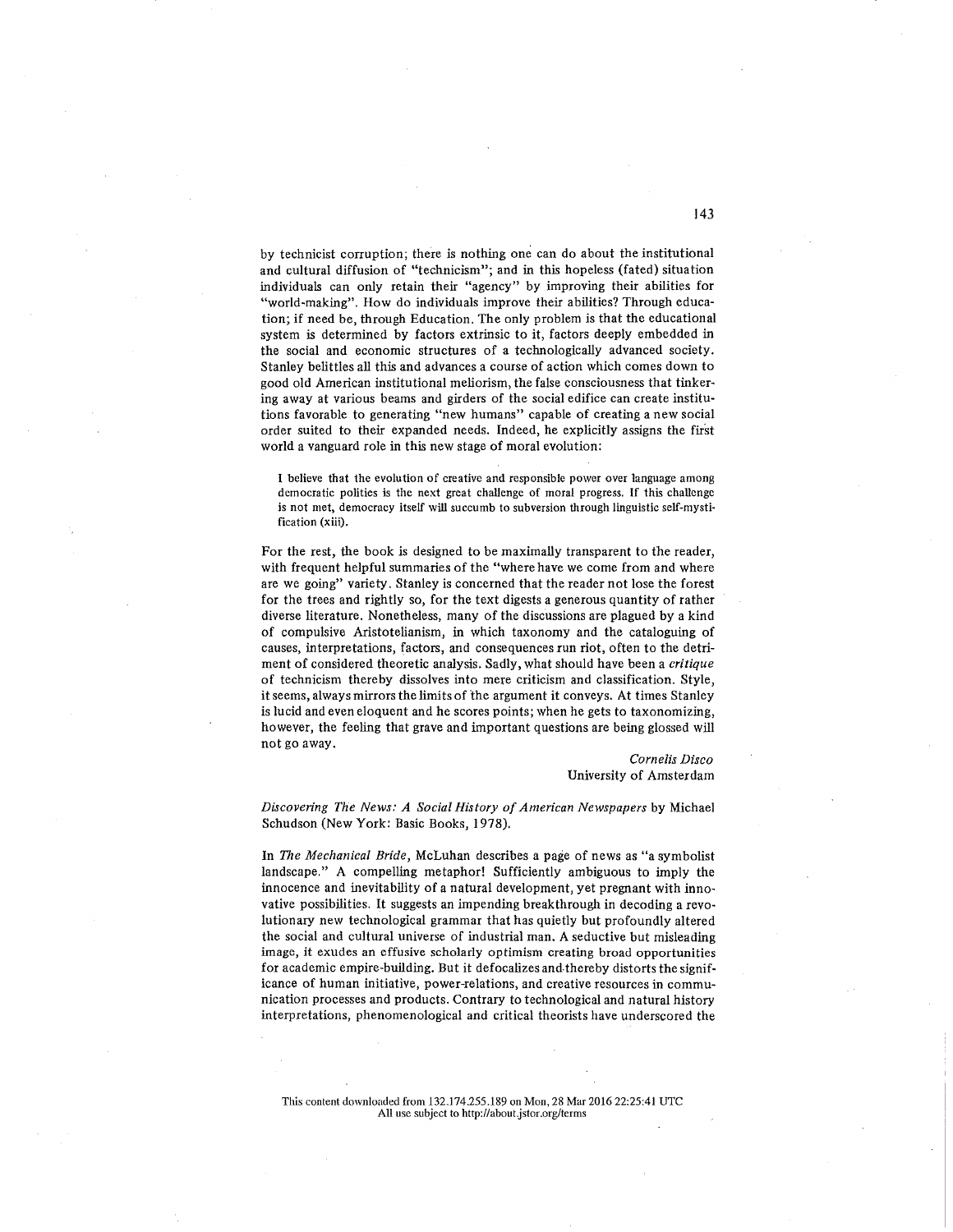importance of recontextualizing analysis. The work holds little glamor; it is often a plodding effort with no Copernican (or even McLuhanesque) breakthroughs anticipated. For Schudson, it means combining the documentary strategies of social history with the epistemological perspective of the sociology of knowledge to provide an account of the social conditions and human decisions which brought into being the modem newspaper. More specifically, it entails tracing the genesis of the ideal of journalistic objectivity from its inception during the presidency of Andrew Jackson through its development into a quasi-scientific and professionally sacrosanct ideology after World War I.

For such an ambitious undertaking, Schudson's book is succinct, carefully organized, and lucidly written. Schudson's central thesis is that contrary to the assumptions of Tocqueville and "revisionary" historians, America did in fact undergo a democratic revolution between 1815 and 1840 in which the aristocratic political culture of a liberal mercantilist republic was transformed into that of an equalitarian market society. This transformation dramatically expanded the role of the press in America. Before 1815 newspapers catered to mercantilist and political elites. But by the 1840s the "penny press" had established itself as the most resonant voice in American journalism. The penny papers endorsed equalitarian values in culture, politics, and economics. Their essential function was to make money: to sell papers and advertising space. Members of the old elites considered the enormous and unwarranted power of the mass presses to shape public opinion a direct threat to Jeffersonian ideals. James Fenimore Cooper predicted the advent of a "pressocracy". In his view, the penny press embodied all the negative qualities of bourgeois institutions: parochialism, grasping self-interest, and complete disregard for the sanctity of private life.

Cooper's assessment of the situation in the 1830s was exaggerated. But by the time the press wars of the 1880s and 1890s had reached their peak, his prediction could not be so easily dismissed. Press historians generally agree that the power of the American press was most thoroughly and unscrupulously misused during the Spanish-American War. Some even suggest competition between Hearst's *New York Journal* and Pulitzer's *New York World* actually escalated the war (see Robert Desmond, *The Information Process,* 1978). But the press wars did not produce any serious questioning of the naive realism of the prevailing journalistic ethos, On the contrary, they glamorized and dramatized the role of the reporter. Indeed, one contemporary described the 1890s as the "Age of the Reporter." Reporters were increasingly recruited from among the college-educated and career-oriented : "Reporters in the 1890's saw themselves, in part, as scientists uncovering the economic and political facts of industrial life more boldly, more clearly, and more 'realistically' than anyone had done before.... The idea of science as a process of data collecting open to all expressed a democratic epistemology.' However, journalistic innocence did not survive World War I. Wartime propaganda and censorship and later their bureaucratic and commercial counterpart, public relations, transformed reporters into professional cynics. During the war many of America's

This content downloaded from 132.174.255.189 on Mon, 28 Mar 2016 22:25:41 UTC All use subject to http://about.jstor.org/terms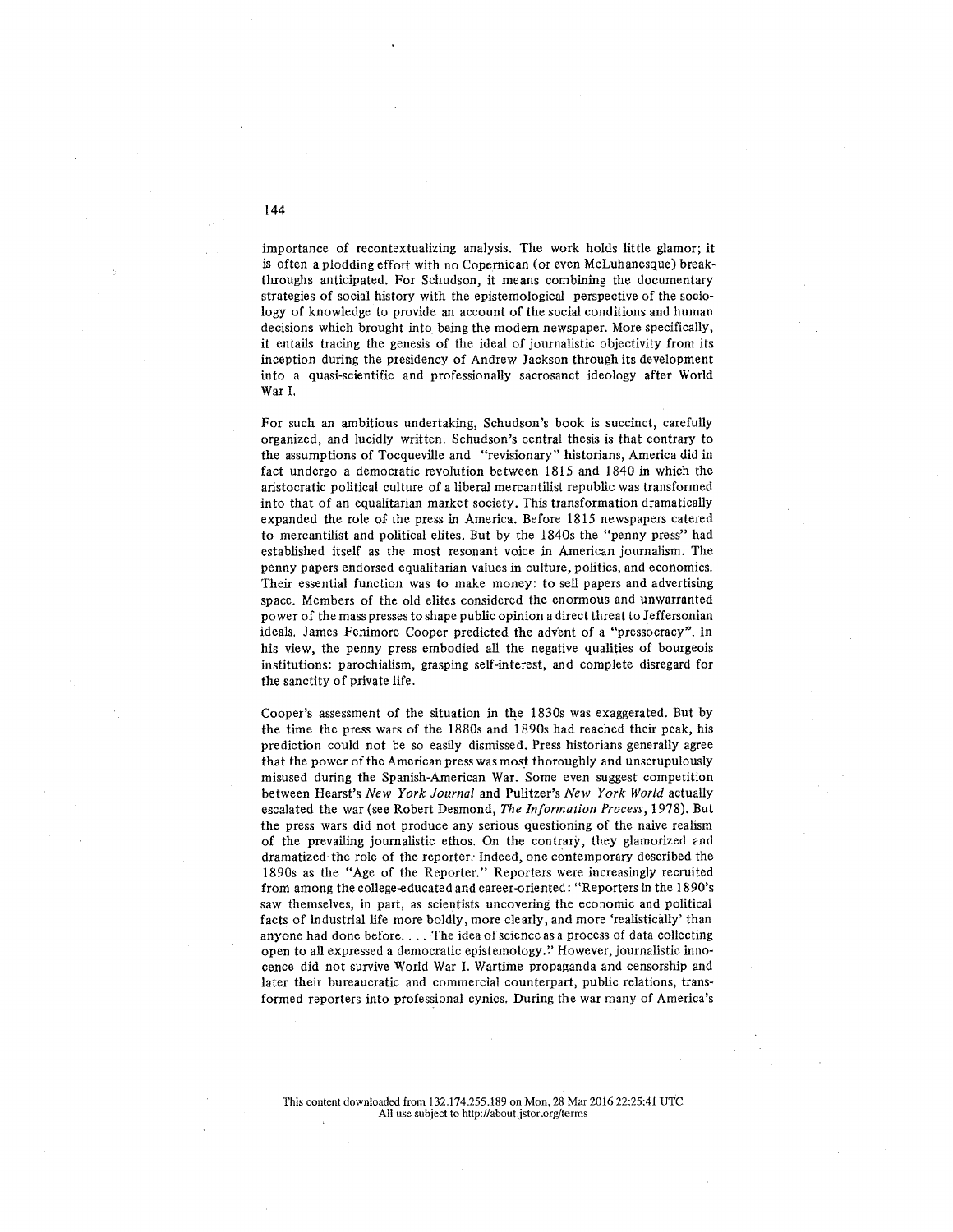most prominent journalists were conscripted into the service of the emerging propaganda machine. The *New York Times* described the European conflict as "the first press agents' war".

Reporters had long seen themselves as more knowing and more skeptical than ordinary citizens. But Schudson contends that "in the war and after, journalists began to see *everything* as illusion since it was so evidently the product of self-conscious artists of illusion." Out of this profound sense of disillusionment the modern ideal and ideology of objective journalism emerged. Walter Lippmann attests, "As our minds become more deeply aware of their own subjectivism, we find a zest in objective method that is not otherwise there." Schudson maintains that objectivism in journalism (as well as in law and the social sciences) has contained an ideological component since its inception:

It became an ideal in journalism.., precisely *because* subjectivity had come to be regarded as inevitable. From the beginning, then, criticism of the 'myth' of objectivity has accompanied its enunciation... [The) ground, on which both advocates and opponents of 'objectivity' in journalism stand, is relativism, a belief in the arbitrariness of values, a sense of the 'hollow silence' of modernity, to which the ideal of objectivity has been one response...Surely, objectivity as an ideal has been used, and is still used, even disingenuously, as a camouflage for power. But its source lies deeper, in a need to cover over neither authority nor privilege, but disappointment in the modern gaze.

This quasi-defense of objectivism should not be read as a neo-conservative retreat. Schudson's closing chapter is the most incisive and balanced critique of government "news-management" presently available in a general history of American journalism. Methods of government news-management reached optimal technical efficiency (invisibility) during the cold war. But these methods could not contain the civil rights and anti-war movements. Some chroniclers of the sixties suggest "the media" created the counterculture (Mark C. Miller, "What Happened in the Sixties," *New York Review of Books,* August 4, 1977). An overstatement. But there is little doubt that the young reporters assigned to cover demonstrations and the campus beat were deeply affected (and in some cases radicalized) by the experience (Gaye Tuchman, *Making News: A Study In The Construction Of Reality, 1978). The innovative* reporters of the 1960s came to regard the antidote to bias embraced by Lippmann and his contemporaries as "the most insidious bias of all." It was the era of the "pseudo-event" (Daniel Boorstein, *The Image,* 1961). News became theater. And the term "objective" appeared with chilling frequency in the scripts of Pentagon officials, bureaucrats, media executives, and university administrators. To the advocates of the "new," existential, or investigative journalism it became a pejorative term. They maintained that "objectivity" systematically deflected attention away from the political and economic structures in which daily happenings ("the news") are embedded. It decontextualizes communication and thereby disguises the influence of powerrelations upon ideas.

Despite some setbacks, the mavericks of the sixties succeeded, Schudson contends, in establishing a permanent "adversary" or "critical" culture within

This content downloaded from 132.174.255.189 on Mon, 28 Mar 2016 22:25:41 UTC All use subject to http://about.jstor.org/terms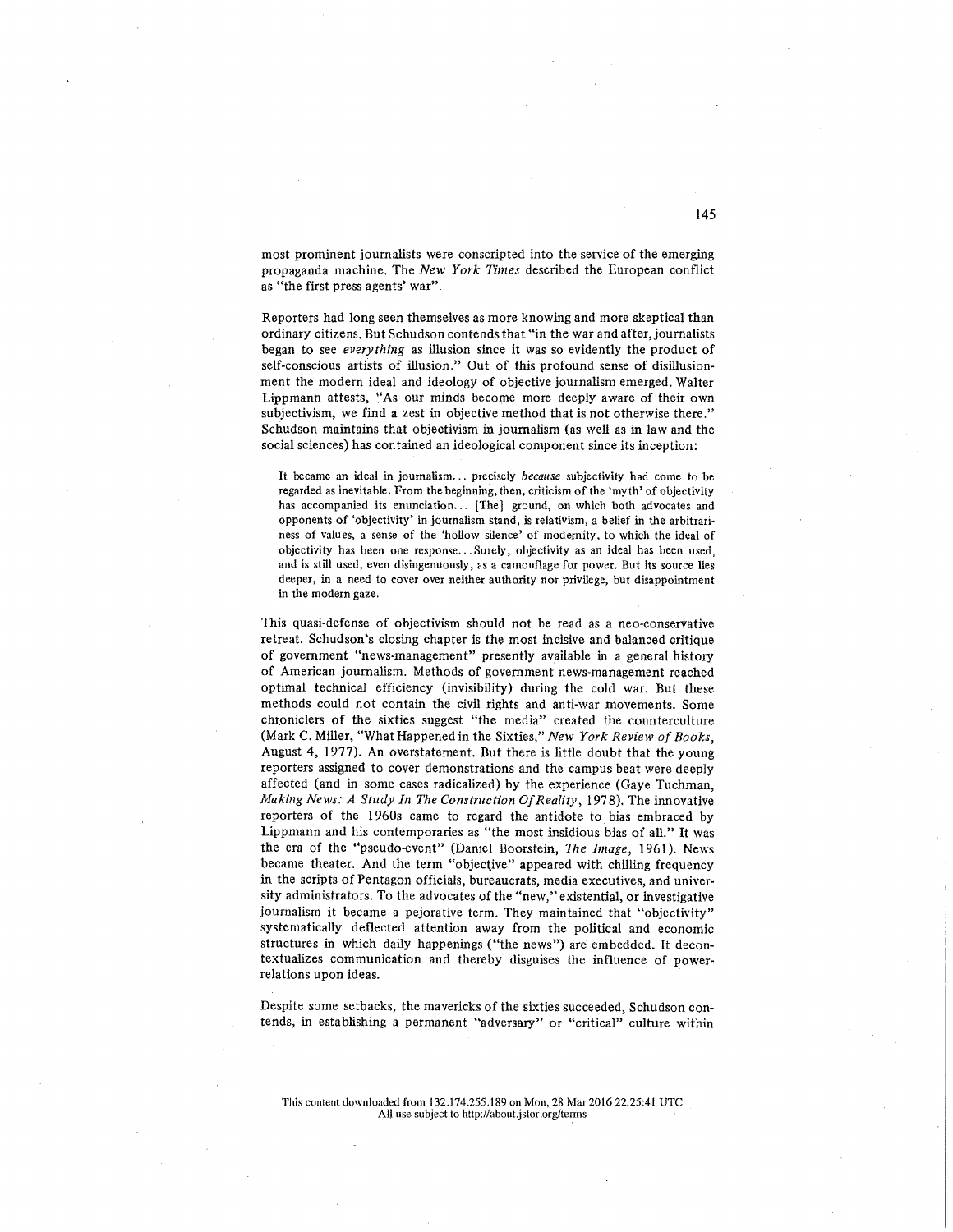the journalistic establishment. In his view this culture can now be muzzled only by covert repression  $-$  a prospect he does not regard as imminent. He acknowledges that members of the adversary culture frequently overstated their case: "The adversary culture's attack on objectivity conjured up a more unified and univocal Establishment culture than in fact existed. Still, there *was* an ideology of technique and neutrality, and it *did* conceal other values that, the critical culture demanded, should be open to question." In their attempts to demystify objectivism, members of the adversary culture pursued three general lines of attack: they 'asserted that the content of a news-story rests upon a set of substantive assumptions, assumptions never open to question; they argued that form constitutes content, that the format of a news story contains a built-in bias; and they pointed out that the process of newsgathering itself, which relies heavily on information obtained from institutional sources, constructs an image of reality reinforcing official viewpoints.

The adversary culture has not yet replaced objectivity with a new ideal of journalism. But, in Schudson's view, "there is a hope for something new, a simmering disaffection with objective reporting." Yet there is also an unprecedented skepticism about everything new. Schudson does not pretend to resolve this conundrum. What he offers instead is a plea for a reflexive journalism that will neither "surrender to relativism" nor "submit uncritically to arbitrary conventions established in the name of objectivity." This plea is framed in prose of such extraordinary eloquence that it almost passes as a solution. Yet as much as I admire Schudson's literary gifts and share his enthusiasm for reflexivity, I cannot let it pass. He offers no clue how the epistemological moorings of a reflexive journalism are to be secured within the present organizational arrangements of news-producing agencies.

Reflexivity is barely tolerated within the academy; it simply consumes too much time and produces too few immediate results, frequently becoming a nuisance, inhibiting rather than advancing inquiry (Erving Goffman, *Frame Analysis,* 1974, 12). The daily press is a time-machine. The clock is the reporter's albatross. What is most remarkable about the journalism reviews of the sixties is not that they failed to survive the return of more placid times, but that they managed to come into existence at all. They were an extraordinary development. Like "teach-ins," they were busmen's holidays that could not long be sustained without suspending the normal business of the day. The weekly column, the magazine, the press club, the weekend seminar, and the inevitable bar near the press building are as close as news-producing organizations come to routinely sanctioning outlets for afterthoughts. If the new ideal of journalism is to assume a reflexive cast, these are the places where it will be articulated. But developing viable standards of journalistic "truth" is not a parochial concern to be decided by an emerging consensus within press clubs and schools of journalism. We all have a stake in the issue, for as Schudson notes, "the daily persuasions of journalists reflect and become our own." The evidence suggesting that the press has the power to set the agenda for discussions of public affairs is strong (Bernard Cohen, *The Press And Foreign Policy,* 1963). Cooper's question, "How is this power warranted?" has not been satisfactorily answered. Lippmann's "objectivity," too, no longer satisfies. To

This content downloaded from 132.174255.189 on Mon, 28 Mar 2016 22:25:41 UTC All use subject to http://about.jstor.org/terms

146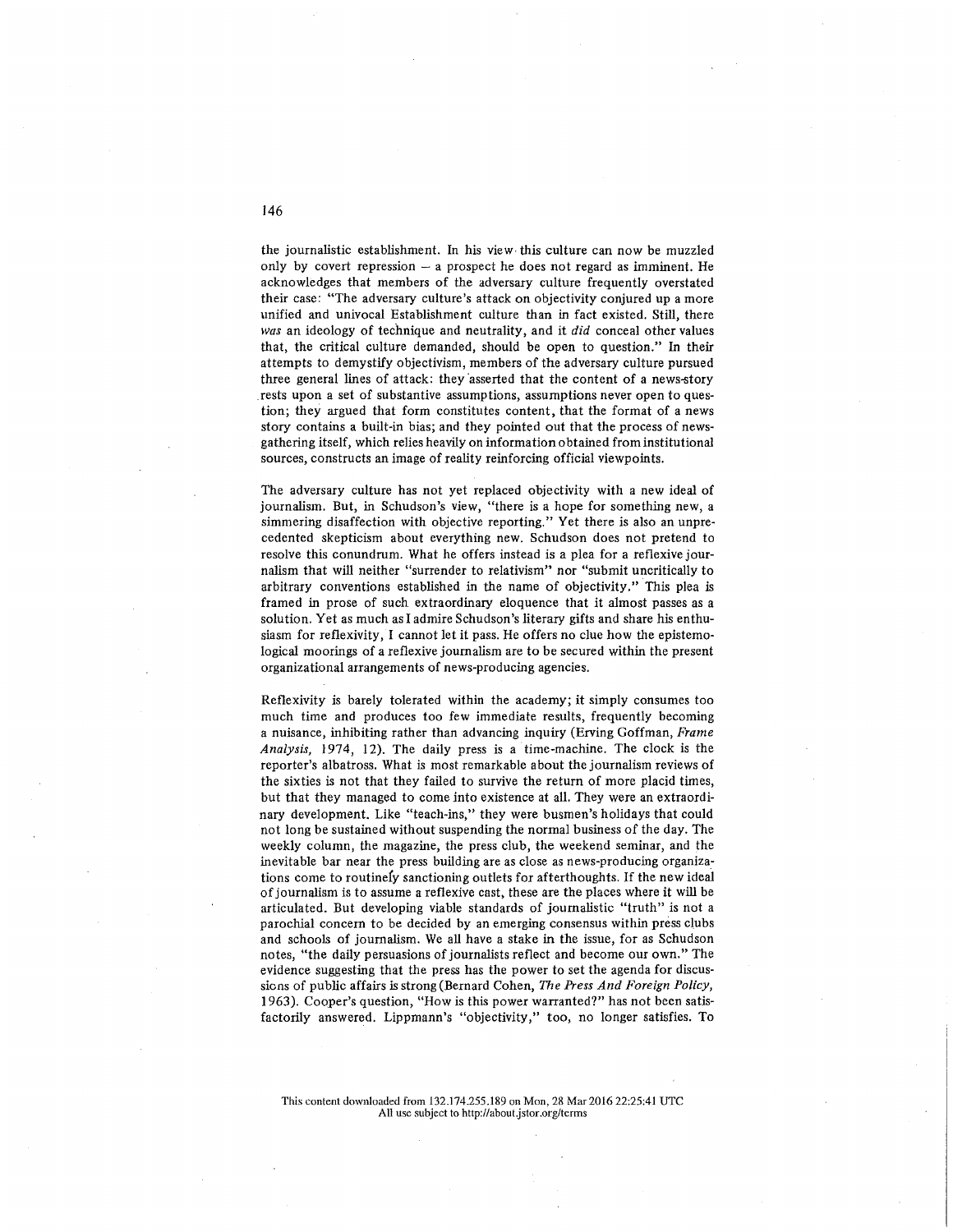date, the answers furnished by dissident members of the working press have been peculiarly prone to "Mailerization," to staking claims for privileged insight grounded only in the cleverness of macho-savvy and hip language. The albatross, the approaching deadline, still extracts its toll. The professional ideology of mainstream adversary journalism remains anti-theoretical and ahistorical. As Carl Bernstein put it in a recent interview, "Reporters are only concerned with facts... Psycho-history? It's garbage!"

Thus our view of the "symbolist landscape" is incomplete. It lacks critical perspective. Max Weber tried to provide this perspective when he outlined an ambitious program for developing a sociology of the press ("Towards a Sociology of the Press," *Journal of Communication* 26). So did Robert Park when he called for an account of the "conditions" which brought into being the newspaper as we know it ("The Natural History of the Newspaper," *American Journal of Sociology* 29). Similarly, this deficiency aroused Everett Hughes to assert that the sociologist's proper concern is yesterday's news: "the calling of the sociologists is to push back the frontier of the news so as to get at the news back of, or below the news, not in the sense of getting the lowdown, but in that of giving the reported events another dimension, that of the perspective of culture and of social processes" ("The Improper Study of Man," in *Frontiers Of Knowledge In The Study Of Man, ed. Lynn White, 1956, 82). Until* recently American sociologists have been reluctant to accept this challenge. A few studies were done within the naturalistic assumptions of the Chicago school. But there were no comprehensive attempts to analyze the latent structures of news construction. Perhaps sociologists knew that they could not emerge from such an inquiry unsullied — that it would force them to enter a hall-of-mirrors in which the distortions of their own professional image would have to be exposed to public view. Whatever the source of this reluctance, I am pleased to note that it finally seems to be coming to an end.

There is something new and exciting going on in "media sociology". Not only has Schudson self-consciously taken up Park's challenge (without its naturalistic premises) and proven himself equal to the task, but also an emerging network of highly talented maverick (or "adversary") sociologists, influenced by phenomenological and/or critical perspectives, is effectively challenging the conventional ("administrative") paradigm of media research. In addition to Schudson, scholars such as Carl Jensen, Gaye Tuchman, Todd Gitlin, and David Altheide are bringing the disciplines of theory and history to explorations of the epistemology of news-worthiness. Tuchman and Altheide *(Creating Reality,* 1976) have used field-work situations to document the constituents of news construction. Gitlin ("Spotlight and Shadows," *College English* 38 and "Media Sociology," *Theory and Society* 6) has examined processes of backgrounding and highlighting in news reports, and dissected the ideological assumptions of the "two-step" model of media influence. Jensen and his students at Sonoma State have provided a highly suggestive approach for developing indices of censorship in American news coverage (Geoffrey C. Ryan, "USA — Ten Best Censored Stories," *Index On Censorship* 8). These contributions move us closer to a sociology of the press that will be able to make visible the "news back of, or below the news" by systematically exposing

This content downloaded from 132.174.255.189 on Mon, 28 Mar 2016 22:25:41 UTC All use subject to http://about.jstor.org/terms

147